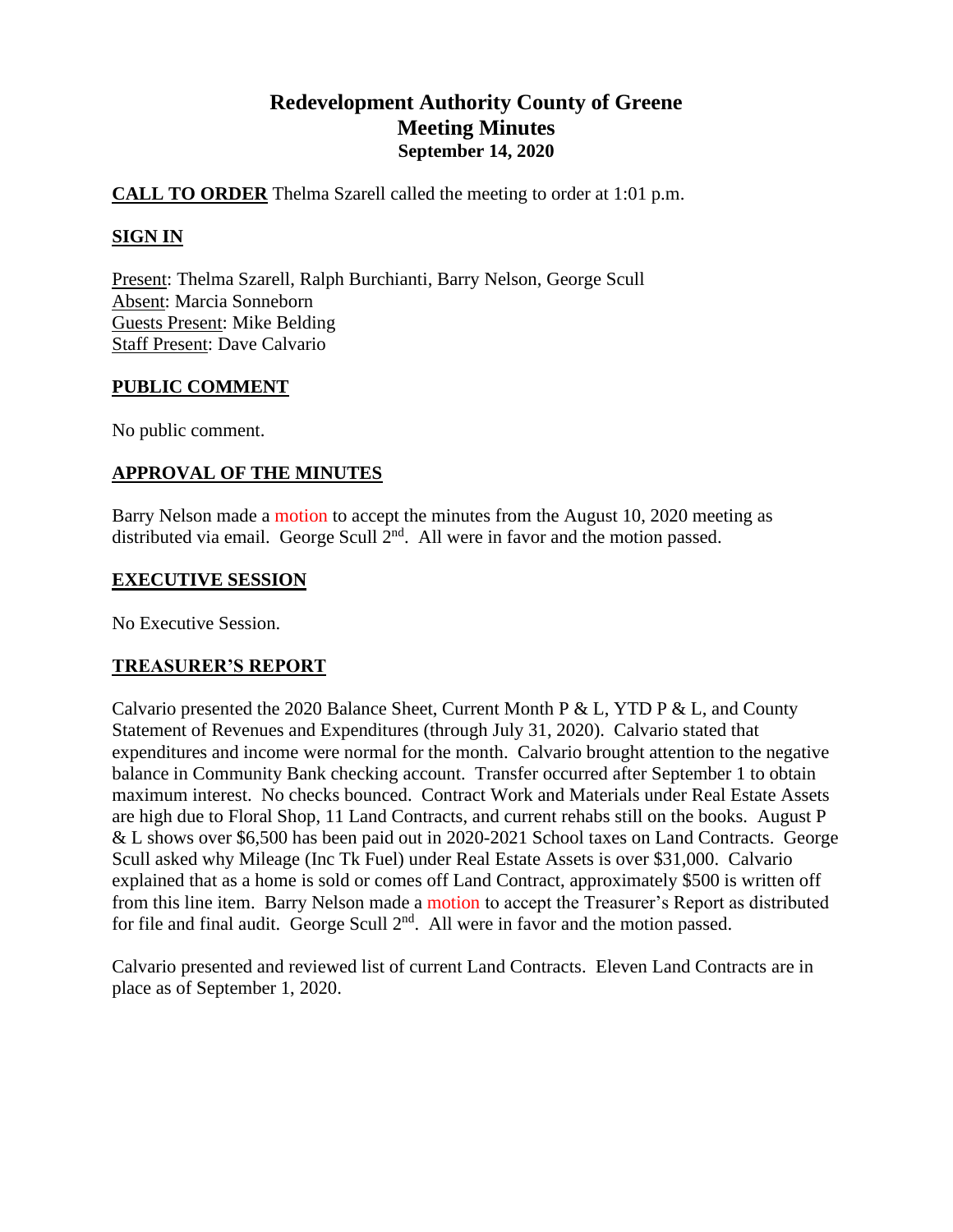# **OLD BUSINESS**

#### **Properties for Sale**

Floral Shop asking \$89,000. Showed to Center for Community Resources on August 19 and September 11. They are interested in putting offices on  $1<sup>st</sup>$  floor, and eventually apartments on 2<sup>nd</sup> and 3<sup>rd</sup> floors. Also showed to Direct Results and John Bokat.

55-56 B St, Clarksville (GI Town) is For Sale. Asking \$84,900. Sales Agreement with 3% Seller Assist has been signed. First Federal believes we should close by the end of September.

23 Wood Avenue, Nemacolin is For Sale. Asking \$45,000. A few phone calls inquiring, but not showings.

#### **Land Bank Law**

SB 667 Land Bank law. Commissioners are in favor of forming Land Bank. Gene Grimm, County Solicitor, believes we will have Land Bank in place by end of 2020.

#### **Delinquent Taxes**

Colin Fitch and Gene Grimm are working on a long-term solution to have municipal and school taxes exonerated on properties RDA purchases at Judicial Sales. Colin Fitch is not in favor or Declaratory Judgement (suing) three taxing bodies. After discussion, Calvario will work with Fitch to draft a letter to be approved by Board, which will be sent to each municipality and school district explaining what RDA is doing and ask that taxes of properties purchased at Judicial Sales be exonerated.

#### **Update on Land Contracts Due**

-1880 Jefferson Rd, Rices Landing. Person is still unemployed. Is current on payment. -127 School St, Clarksville. Person is working with Rocket Mortgage to obtain mortgage. Mortgage Company is handling as a refinance now. Pre-qualification letter distributed.

#### **Rogersville Development**

RFPs and blueprints given to builders in Greene and Washington counties for next set of Townhomes in Rogersville. Bids requested by end of September. Bids will be presented to Board for selection of contractor.

#### **17 Wood Street, Nemacolin**

Home that Robert Morofsky is donating to RDA. Robert has guardianship over his brother Richard. During the title search a credit card lien was found against the home by Barclay's Bank. Morofsky is working to have lien dismissed since his brother was in no state of mind to obtain credit card. Lien is \$2,400. All 2020 taxes are due and we will pay, and split Nemacolin Inc and SWPA bills with Robert. Approximately \$400 for RDA.

#### **Nineveh Heights**

PHARE 2018 grant of \$800,000 to build homes in Nineveh with Threshold Housing will not occur due to soil conditions. Roger Creeh, Township Supervisor, showed Calvario 3 acres of land Township owns on Patterson Creek Rd. Gas, septic, and good spring on property. Thelma Szarell does not believe a good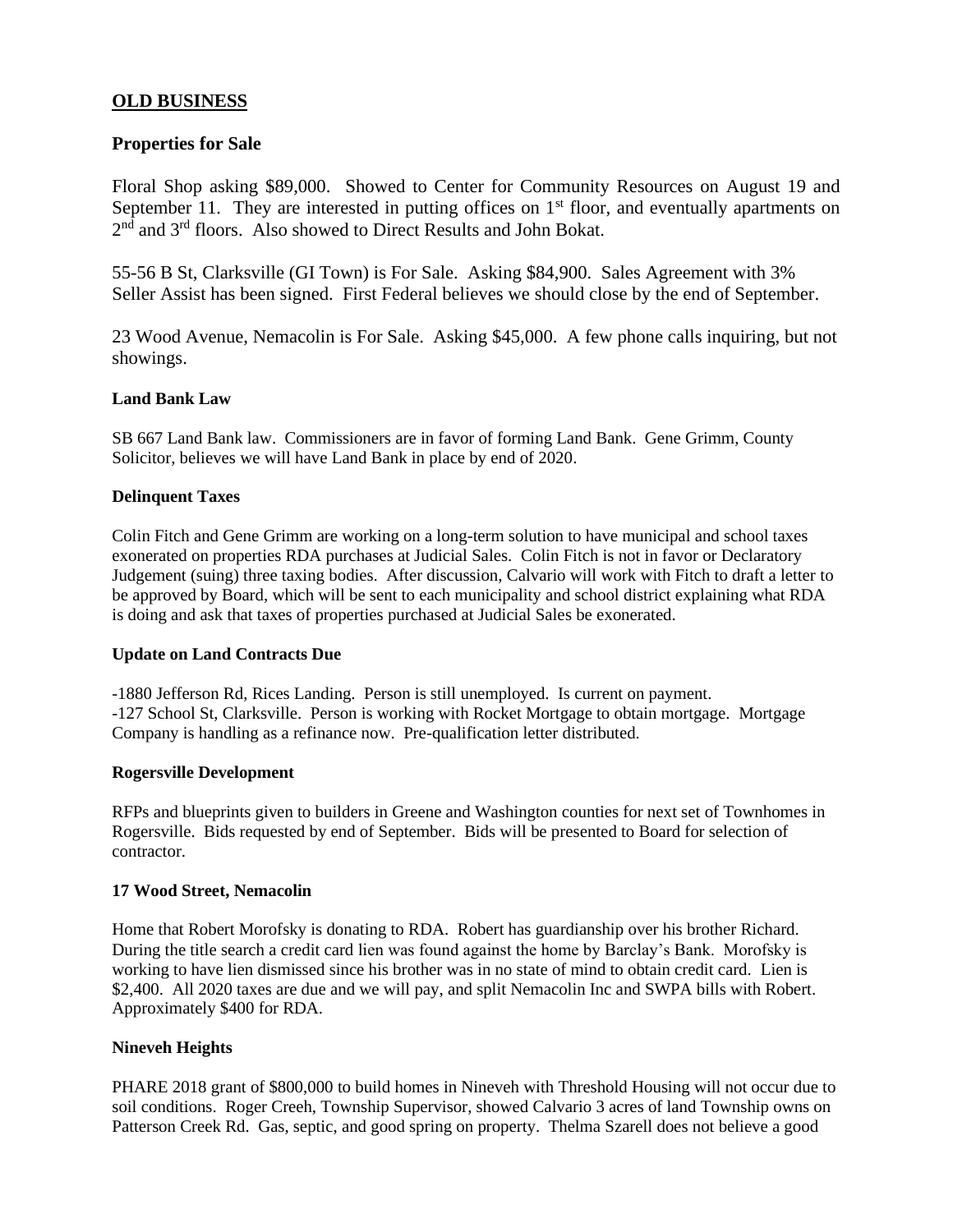area for a home(s). Jeff Marshall and Calvario had a discussion with Eric Large from CNX on donating land close to original building site of Carter and Tripp Roads where homes possibly could be built.

# **29 Wood Street, Nemacolin**

Home is not rehabbed yet. Once completed, Carmichaels Area School District will begin setting up "Mikes Homework House" for the youth of Nemacolin.

# **33A St, Clarksville (GI Town)**

Offer of \$21,000 to purchase 33A St from Estate of James Don Roberts was accepted. \$1,000 Hand Money was paid. Home is currently occupied and under lease.

### **NEW BUSINESS**

- 1. Held interviews on September 11 for Maintenance Worker 1 position to work with Steve Salisbury. Two interviews were scheduled. Only one showed for interview.
- 2. Tax assessment information after homes rehabbed distributed. George Scull will do research on assessment per square footage, and Calvario will discuss with Colin Fitch. Increase in assessed values impacts Land Contract escrow accounts.
- 3. Prices to demolish homes distributed. Expensive. Working with Township Supervisors to keep costs down.
- 4. Morgan Township tore down two houses in last two weeks. RDA paid for roll off containers.
- 5. Update on Floral Shop emails from Pastorius regarding vermin. Inspected basement and first floor with Cline Pest Control and Whitlatch Construction. No sign of vermin. Ladders were put in building last week. Will inspect upper floors with Cline Pest Control 9-17-20.
- 6. After discussion, Barry Nelson made a motion to put a 1/8-page advertisement in Greene Scene for one month. George Scull 2<sup>nd</sup>. All were in favor and the motion passed.
- 7. Received \$720,000 PHARE grant to complete Rogersville. Blueprints received \$100,000 PHARE grant for home buyer assistance.
- 8. Calvario will meet with Jeff Marshall on 2020 PHARE application. Calvario reviewed vacant land owned by RDA and we should consider building homes on vacant land.
- 9. Demolished 327 Third St, Mather prior to receiving deed. Was owned by Kevin Cleland.
- 10. Reviewed letter from Jason Good to purchase 327 Third St, Mather lot. After discussion, George Scull made a motion to table decision on sale of lot and for Calvario to get more information. Barry Nelson  $2<sup>nd</sup>$ . All were in favor and the motion passed.
- 11. John Moore contacted Calvario and expressed interest in purchasing vacant lot, 27 A St, Clarksville (GI Town), where home was torn down. Moore said he will split lot with neighbor and use as side lot. Discussion tabled.

# **DIRECTOR'S REPORT**

- 1. Finances. Need to sell houses/LIPCs. Eleven LIPCs are in place (1880 Jefferson Rd, 127 School St, 133 Bowlby, 333 Steele Hill Rd, 54 1<sup>st</sup> Ave, 63-64 C St, 323 3<sup>rd</sup> St, 190 March Ave, 126 A St, 40 Wood, 46 School); and rentals of 295  $5<sup>th</sup>$  Ave, 126 Fairview Ave, 363 Nazer St, and 81 C St. Nemacolin home-owner repair payments are also being made monthly. Estimate of over \$700,000 in 11 Land Contracts due to RDA.
- 2. Selling properties in Nemacolin once rehabbed (114 Bliss, 23 Diaz, 29 Wood (Homework House), 64 Diaz) and taking a holistic approach.
- 3. Steve is currently rehabbing 215  $2<sup>nd</sup>$  St, Clarksville (Pitt Gas).
- 4. Gave tour to Terry Wiltrout from Washington Hospital and Steve from Greenbriar on where they might consider build a ½ Way House in Greene County.